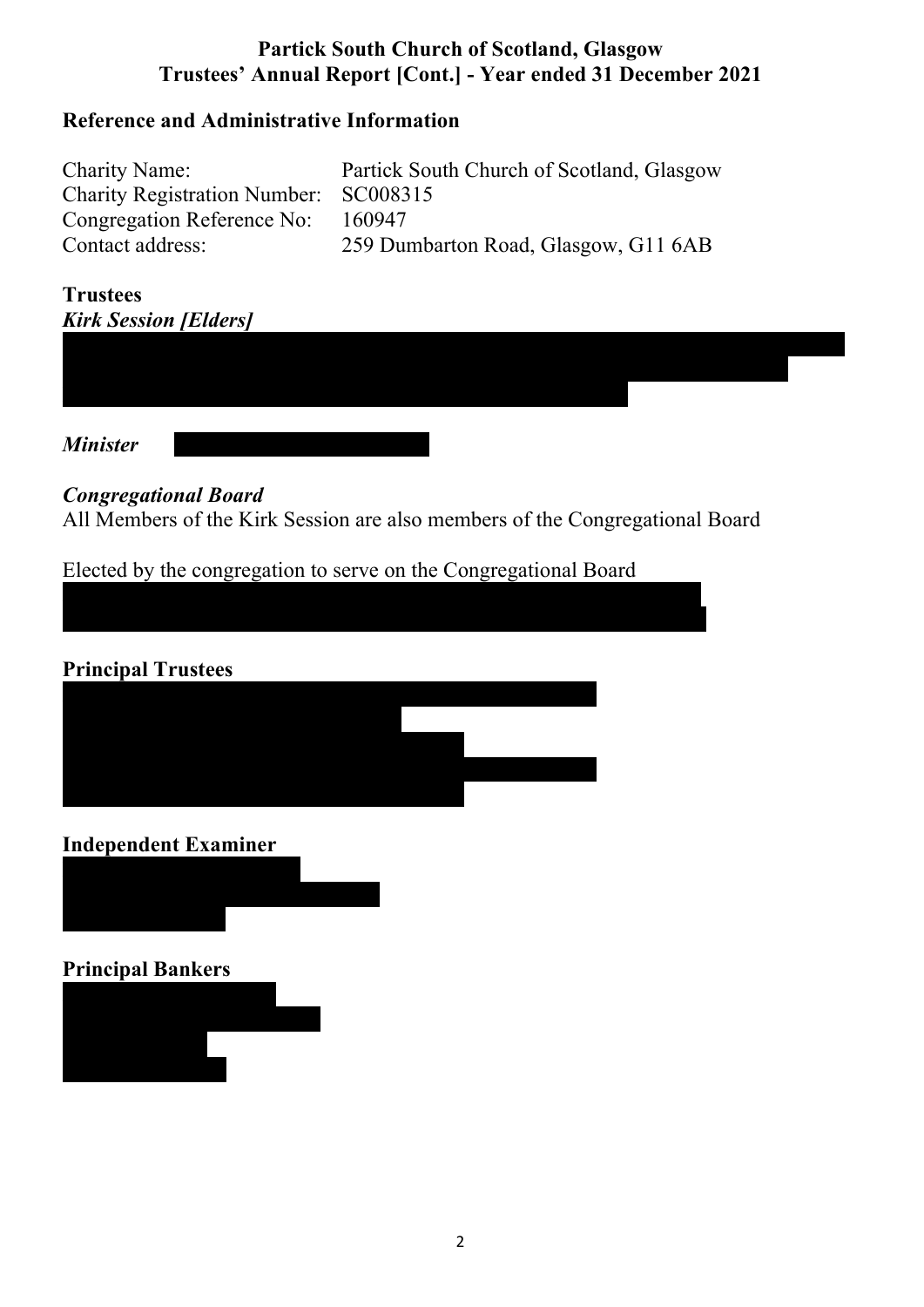The Trustees present their annual report and financial statements of the charity for the year ended 31 December 2021.

## **Structure, Governance and Management**

## **Governing Document**

The Church is administered in accordance with the terms of the Model Deed of Constitution.

# **Recruitment and Appointment of Trustees**

Members of the Kirk Session and the Congregational Board are the charity Trustees. The Kirk Session members are the elders of the church and are chosen from those members of the church who are considered to have the appropriate gifts and skills. The minister, who is a member of the Kirk Session, is elected by the congregation and inducted by Presbytery.

The Congregational Board is appointed from within the congregation and members of the congregation are invited to nominate individuals who are believed to have the skills and commitment to contribute to the management affairs of the Church, to become members of the Board. Board Members are then appointed at the Stated Annual Meeting and serve for a period of three years after which they must seek reelection at the next Stated Annual Meeting.

## **Organisational Structure**

The Kirk Session [Elders] meets approximately six times a year and is responsible for spiritual affairs within the church, the Kirk Session is moderated by the Minister. The Congregational Board is responsible for the temporal affairs of the church. It is chaired by the minister or a designated member, elected from its membership, and meets approximately six times in a year. Certain financial and fabric responsibilities are delegated to the Finance Committee and Property Committee as appropriate. Both the Kirk Session and Congregational Board now meet together and are commonly known as the "Trustees"

## **Objectives and Activities**

The Church of Scotland is Trinitarian in doctrine, Reformed in tradition and Presbyterian in polity. It exists to glorify God and to work for the advancement of Christ's Kingdom throughout the world. As a national Church, it acknowledges a distinctive call and duty to bring the ordinances of religion to the people in every parish of Scotland through a territorial ministry. It co-operates with other Churches in various ecumenical bodies in Scotland and beyond.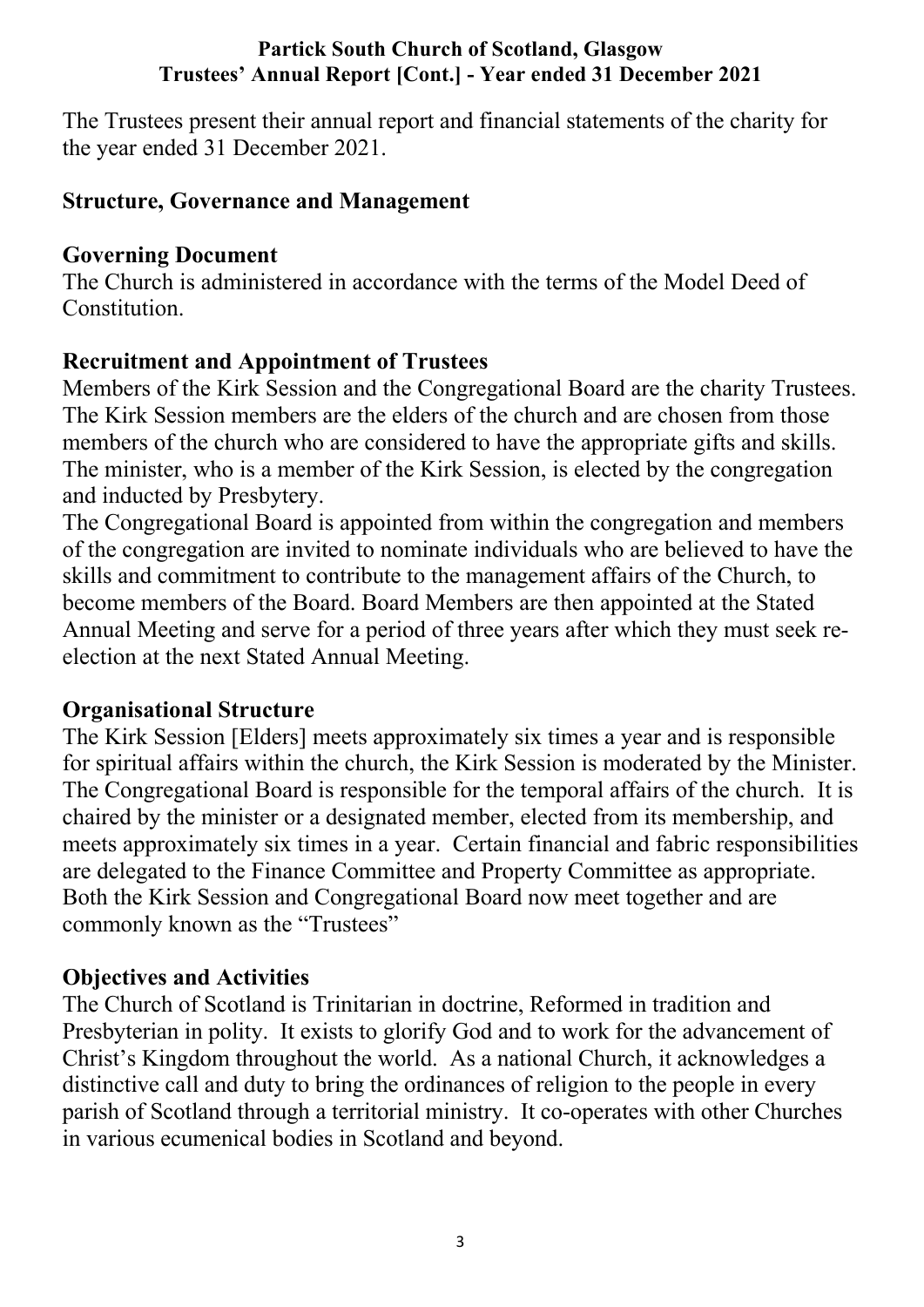In addition to acts of worship each Sunday at 11.00am, approximately 50 in attendance and 6.30pm with approximately 20 in attendance, we also have a midweek act of worship and fellowship on a Wednesday with approximately 12 in attendance. We have also developed our online presence with the Sunday morning and Wednesday Worship services now being live streamed on our dedicated YouTube channel. Many of our stay-at-home members appreciate this opportunity to worship and to remain a part of the life and worship of the church. Due to COVID restrictions the congregation temporally cancelled its weekly prayer meetings and Bible Study groups normally held at various times throughout the year. There is a Crèche, and Young Church, which also met on a Sunday morning. A Brownies youth organisation meets on a Thursday evening. Unfortunately, after more than 30 years dedicated service the Vestibule Tearoom, has now closed. The Sunday Community café re-opened in September and is serving a simple meal to approximately 25 people per week. In 2021 the singing group called Broken Voices continued with approximately 12 members. This year due to COVID restrictions they were unable to group visit Care Homes to entertain the residents. They have also formed a self-help group supporting one another's pastoral needs. Many other groups from the community use the premises, including, two Gaelic Choirs, AA, Al Anon, Gamblers Anonymous [now online], Slimming World, Health Service groups, and many Christian and secular groups looking for a meeting space. We are also members of the wider West End Youth Group called 'The Wheel Trust' and Glasgow Street Pastors which include Prayer Pastors. In our old McColl Halls, we now have a fully functioning Korean Church of Glasgow.

In terms of the charities short term and long term aims, we seek to bring the ordinances of the Christian religion to the Parish that we are called to serve. We seek to work locally within the various Christian and secular community activities. We seek to continue to work alongside and with, Partick Housing Association, and The Annexe Community. The local Greggs support us with free bakery products for the Sunday café. At the heart of the church is one of helping and supporting the most disadvantaged and poorest members of society. We aim to achieve this by continuing to provide free meals, and a welcoming non-judgemental space.

The Trustees believe that they are fulfilling their short term aims as well as building a solid foundation for long-term sustainability.

### **Achievements and Performance**

2021 was the year two of COVID with many of the church functions and operations ceased in the first half of the year and only opening up at a much slower pace from June onwards.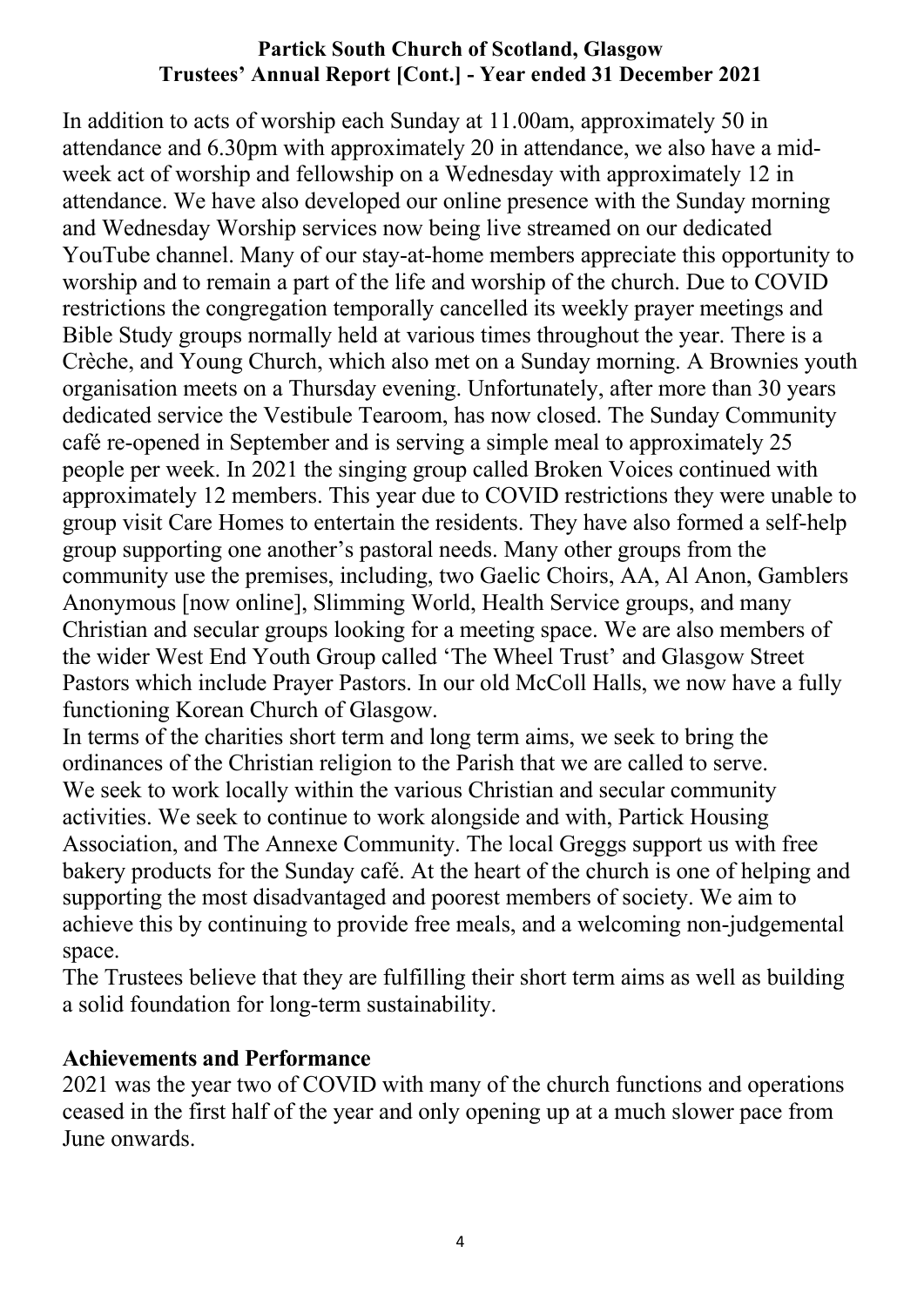In the second half of the year, the church continued to open on a Sunday evening to feed the homeless and those in need within our community by offering them a free hot meal, refreshments, bakery products and second-hand clothing. Approximately 25 people attend. The members of the congregation support this by giving financially, as well as giving of their time and talents. The Café is also supported by local businesses, Deoch & Dorus Public House, and Gregg's. This venture is staffed by volunteers from within the church membership, as well as members of the wider Partick community and from the recovering community. Our Sunday morning service and Wednesday worship, were both offered as online or via our steaming service on YouTube. The September Harvest Offering for the Lodging House Mission was a mixture of pre-packed groceries or a financial offering. The church grounds are maintained by a small dedicated group of church members As the charity has leased the old building, known as the McColl Halls, to the Glasgow Korean Church, they are now in year 5 of a 10-year lease, previously completing a 5-year lease.

Many general building repairs were made to keep the Sanctuary and halls in good order with no significant spend. This included the upgrade of the large hall flooring and new double glazing. We also upgraded our AV system to live stream various church events, primarily the Sunday service.

The Manse also had various minor repairs attended to, and some rooms decorated, the manse is well maintained and kept in good order.

The Minister conducted 9 funerals, 1 wedding, 2 children Baptism's, 1 naming ceremony and 1 Profession of Faith.

The church continues to look at various ways of expending its presence on various social media and online platforms.

In the forthcoming year we intend to fulfil our social and spiritual aspirations abiding by our mission statement, "Making Jesus known - by praising His name, teaching His word, reaching His people, serving His church, supporting His family".

## **Financial Review**

The offerings, whether by WFO, Open Plate or Standing Order have increased by £3,888 in the current year, however, the ongoing financial climate continues to affect people on fixed income. There was also financial support given via sacrificial offerings. Our Legacy Fund and Manse Fund are both in good financial state.

### **Reserves Policy**

The charity Trustees have considered the reserves required and have taken into account their current and future liabilities. It is the Trustees' policy to hold reserves of approximately 6 months expenditure including designated funds.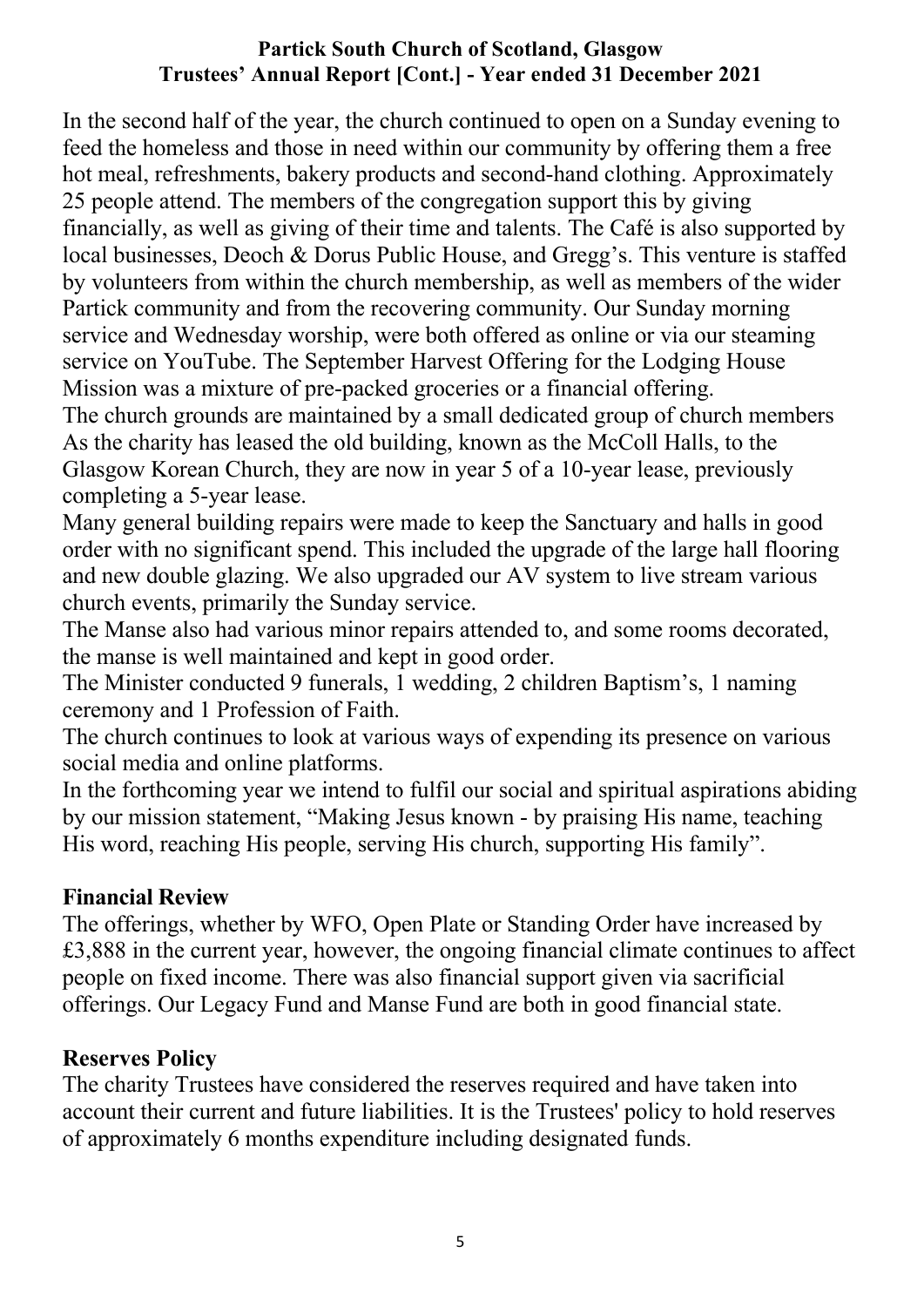At the year end the Church held unrestricted cash funds of General fund of £24,011, the Legacy fund was £25,449, and the Manse fund was £11,102 which represents more than six months' reserves due to the legacy received in 2018. The charity also holds investments in stocks and shares totalling £887,451 as of 31st December 2021. The Trustees are aware of the need to replace the furnishings in the Sanctuary, main hall and various other rooms, and may use the additional reserves for this purpose. The Trustees have made the decision to invest in people by offering various positions of employment to advance the mission of the church. For a number of years, the congregation has, with Presbytery's approval, been allowed to build up reserves towards the replacement of the old, McColl Halls; Stage 3 is the total replacement of the building. With the Korean Church now leasing the McColl Halls, Stage 3 is now on hold.

## **Trustees' Responsibilities in Relation to the Financial Statements**

The Trustees must prepare financial statements which give sufficient detail to enable an appreciation of the transactions of the Church during the financial year. The Trustees are responsible for keeping proper accounting records which, on request, must reflect the financial position of the Church at that time. This must be done to ensure that the financial statements comply with the Charities and Trustee Investment (Scotland) Act 2005, the Charities Accounts (Scotland) Regulations 2006 (as amended) and the Regulations Anent Congregational Finance approved by the General Assembly of the Church of Scotland in 2016. They are also responsible for safeguarding the assets of the Church and must take reasonable steps for the prevention and/or detection of fraud and other irregularities.

Approved by the Trustees and signed on their behalf,



X X X X X X X X X X